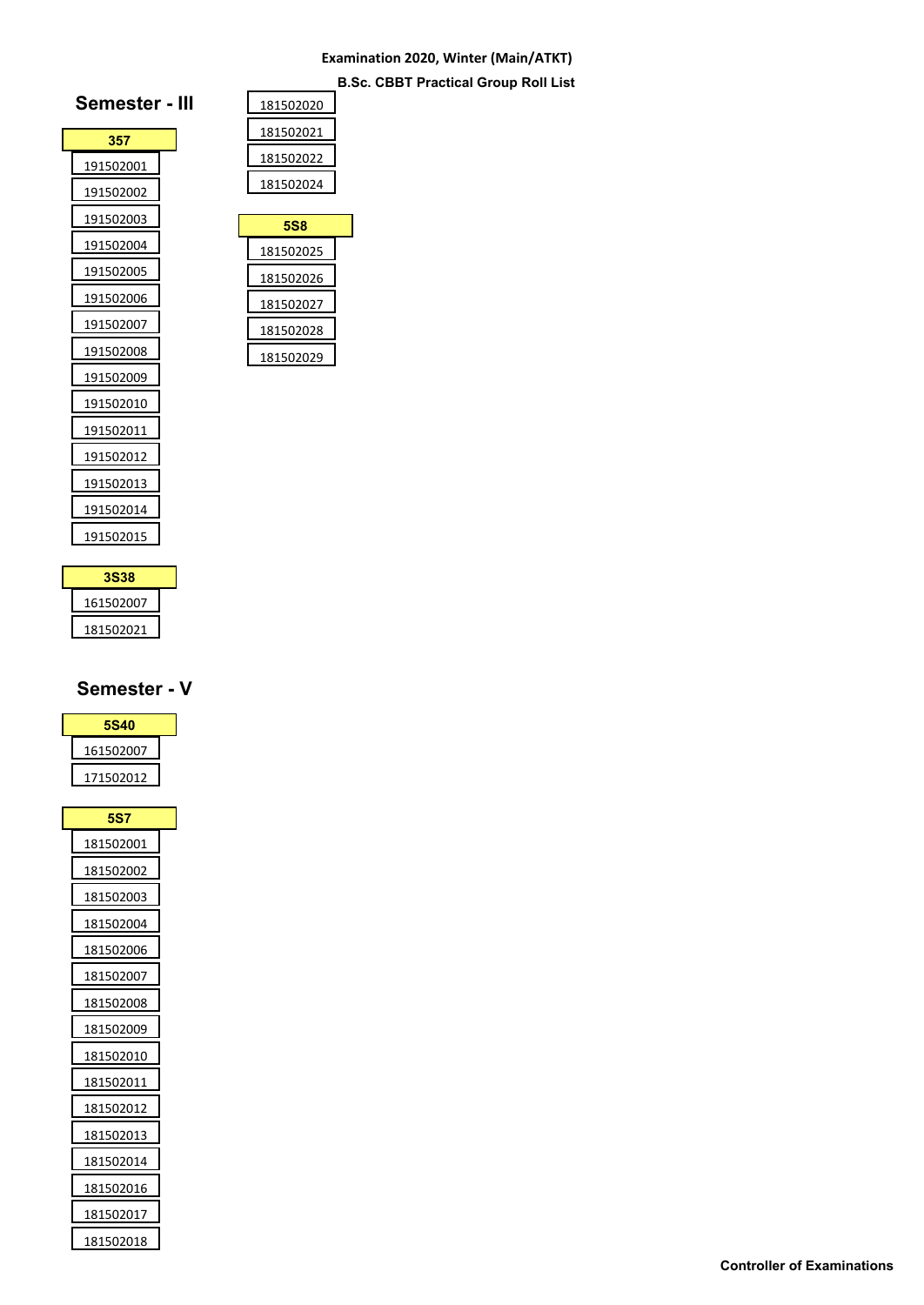**Examination 2020, Winter (Main/ATKT) B.Sc. CBPHLT Practical Group Roll List**

# **Semester - III**

| 528           |  |
|---------------|--|
| 91511001<br>1 |  |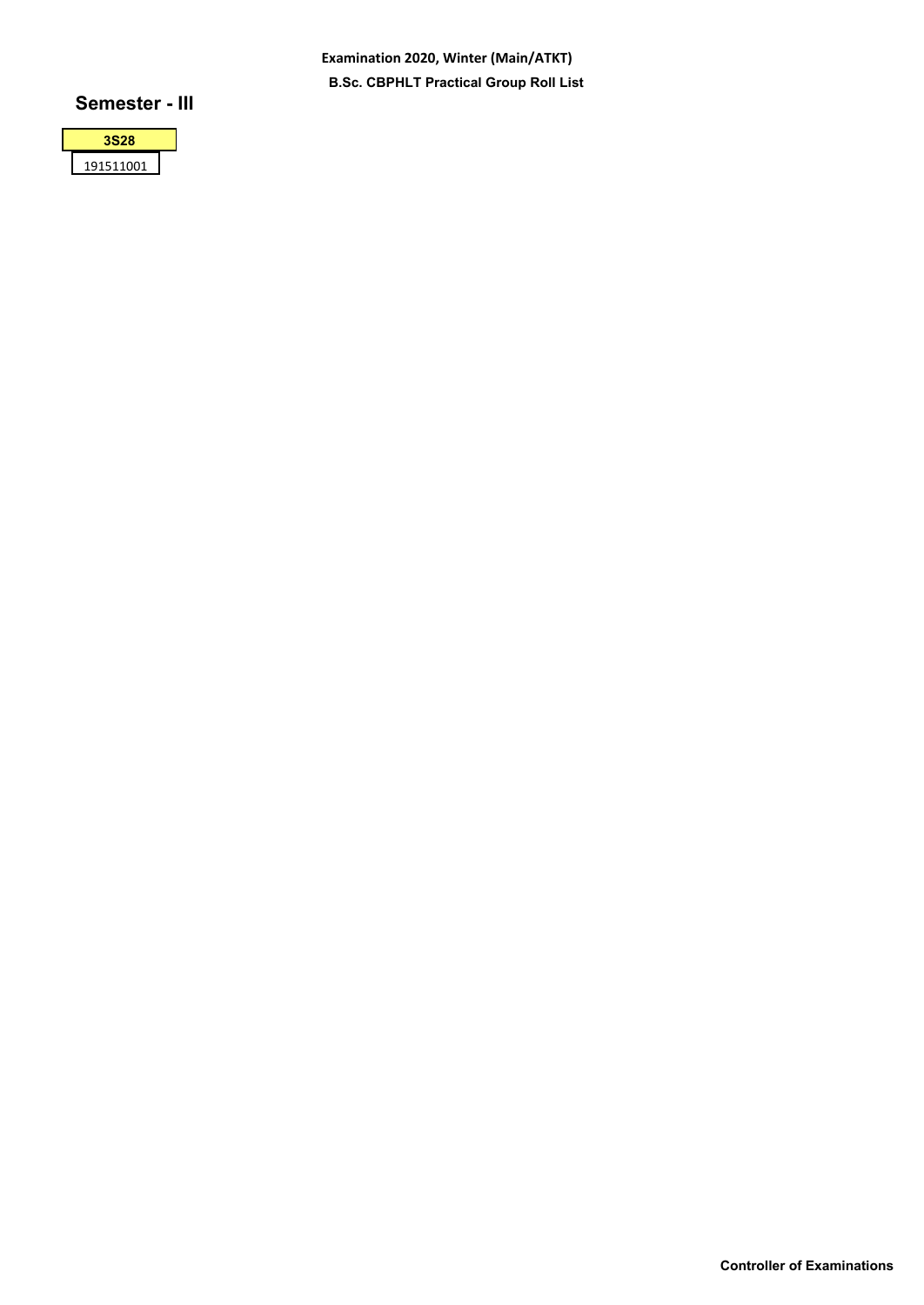|  | <b>B.Sc. CBZ Practical Group Roll List</b> |  |  |
|--|--------------------------------------------|--|--|
|  |                                            |  |  |

| oll<br>List |                  |
|-------------|------------------|
|             | 181501005        |
|             | 181501006        |
|             | 181501009        |
|             | 181501010        |
|             | 181501011        |
|             | 181501012        |
|             | 181501013        |
|             | 181501014        |
|             | 181501015        |
|             | 181501016        |
|             | 181501017        |
|             | <u>181501018</u> |
|             | 181501019        |
|             | 181501020        |
|             | 181501021        |
|             | 181501022        |
|             |                  |
|             | <b>5S2</b>       |
|             | 181501023        |
|             | 181501024        |
|             | <u>181501025</u> |
|             | 181501026        |
|             | 181501027        |
|             | 181501028        |
|             | 181501030        |
|             | 181501031        |
|             | 181501032        |
|             | 181501033        |
|             | 181501034        |
|             | 181501035        |
|             | 181501036        |
|             | <u>181501037</u> |
|             | 181501038        |
|             | 181501039        |
|             | 181501040        |
|             | 181501041        |
|             | 181501042        |
|             | 181501043        |
|             |                  |
|             |                  |
|             | <b>5S3</b>       |

 

| 191501082         |  |
|-------------------|--|
| 191501083         |  |
| 191501084         |  |
| 191501085         |  |
| 191501086         |  |
| 3S5               |  |
| 191501087         |  |
| 191501088         |  |
| <u>191501089</u>  |  |
| 191501090         |  |
| 191501091         |  |
| <u> 191501092</u> |  |
| 191501093         |  |
| 191501094         |  |
| 191501095         |  |
| 191501096         |  |
| 191501097         |  |
| 191501098         |  |
| 191501099         |  |
| 191501100         |  |
| 191501101         |  |
| 191501102         |  |
| 191501103         |  |
| <u>1915011</u> 04 |  |
| 191501105         |  |
| 191501106         |  |
| 3S6               |  |
| <u> 191501107</u> |  |
| 191501109         |  |
| 191501110         |  |
| 191501111         |  |
| 191501112         |  |
| 191501114         |  |
| 191501115         |  |
|                   |  |
| Semester          |  |
| 5S1               |  |
| 181501001         |  |
| 181501002         |  |
| 181501003         |  |
| 181501004         |  |

| <b>3S3</b>             |  |
|------------------------|--|
| 191501043              |  |
| 191501044              |  |
| 191501045              |  |
| 191501046              |  |
| 191501047              |  |
| 191501049              |  |
| 191501050              |  |
| 191501051              |  |
| <u> 191501052</u>      |  |
| 191501053              |  |
| 191501054              |  |
| <u> 191501055</u>      |  |
| 191501056              |  |
| 191501057              |  |
| 191501058              |  |
| 191501059              |  |
| 191501060              |  |
| 191501061              |  |
| 191501062              |  |
| 191501063              |  |
| <b>3S30</b>            |  |
| 171501030              |  |
| 181501016              |  |
| 181501071              |  |
| <u>181501093</u>       |  |
| 181501094              |  |
|                        |  |
| 3S4                    |  |
| <u> 191501064</u>      |  |
| 191501065              |  |
| 191501066              |  |
| 191501067              |  |
| 191501068              |  |
| 191501070              |  |
| 191501071              |  |
| 191501072<br>191501073 |  |
| 191501074              |  |
| 191501075              |  |
|                        |  |

 

| <b>Semester -</b> |  |
|-------------------|--|
| 3S1               |  |
| 191501001         |  |
| 191501002         |  |
| 191501003         |  |
| 191501004         |  |
| 191501005         |  |
| 191501006         |  |
| 191501007         |  |
| 191501008         |  |
| 191501009         |  |
| 191501011         |  |
| 191501012         |  |
| 191501013         |  |
| 191501014         |  |
| 191501015         |  |
| 191501016         |  |
| 191501017         |  |
| 191501018         |  |
| 191501019         |  |
| 191501020         |  |
| 191501021         |  |

| <b>3S2</b> |  |
|------------|--|
| 191501022  |  |
| 191501023  |  |
| 191501024  |  |
| 191501025  |  |
| 191501026  |  |
| 191501027  |  |
| 191501028  |  |
| 191501029  |  |
| 191501031  |  |
| 191501032  |  |
| 191501033  |  |
| 191501034  |  |
| 191501035  |  |
| 191501036  |  |
| 191501037  |  |
| 191501038  |  |
| 191501039  |  |
| 191501040  |  |
| 191501041  |  |
| 191501042  |  |

|  |  | Controller of Examinations |  |
|--|--|----------------------------|--|
|  |  |                            |  |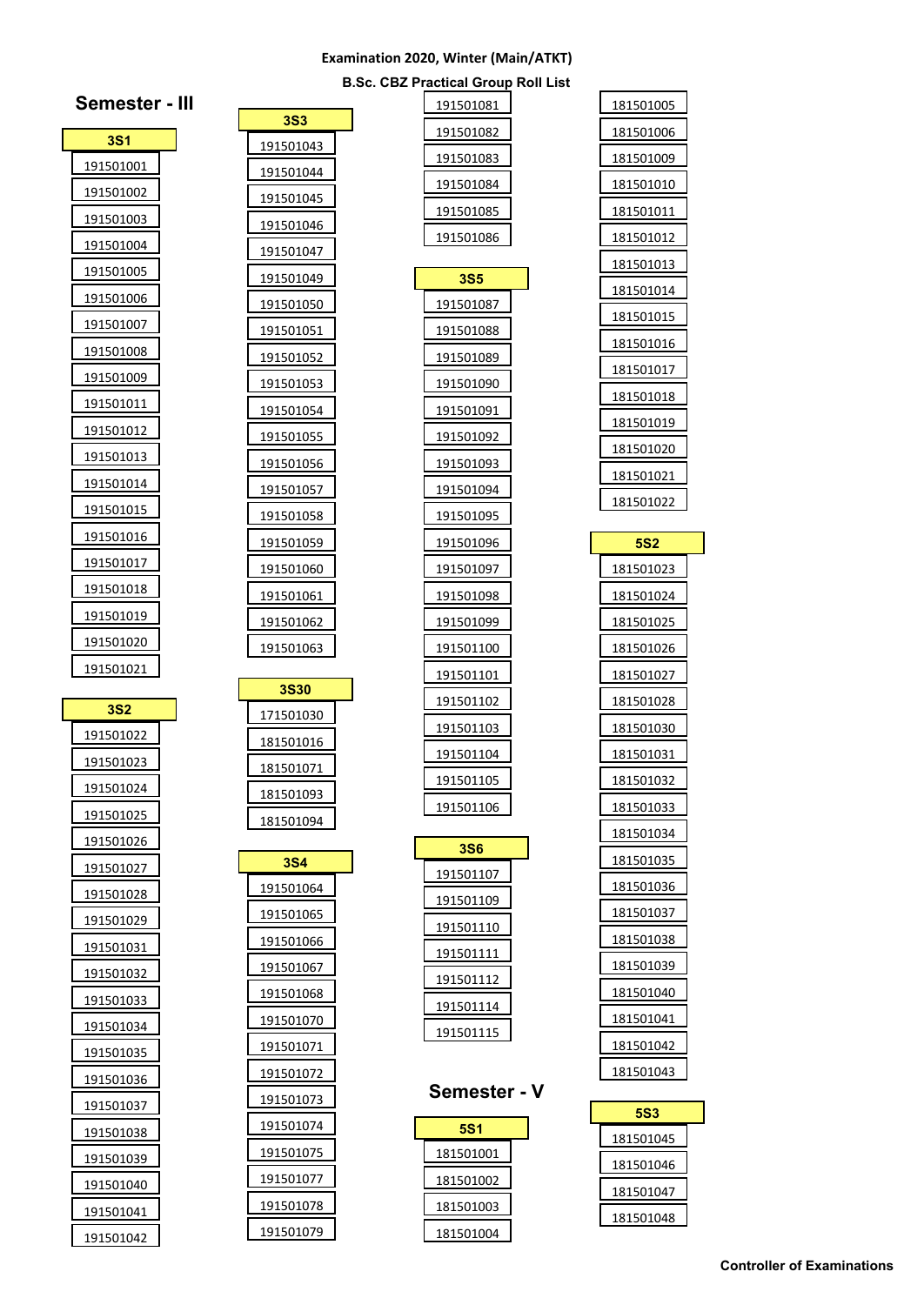**B.Sc. CBZ Practical Group Roll List**

| <b>5S39</b> |  |
|-------------|--|
| 181501066   |  |
| 181501065   |  |
|             |  |
| 181501064   |  |
| 181501063   |  |
| 181501062   |  |
| 181501061   |  |
| 181501060   |  |
| 181501059   |  |
| 181501058   |  |
| 181501057   |  |
| 181501056   |  |
| 181501055   |  |
| 181501052   |  |
| 181501051   |  |
| 181501050   |  |
| 181501049   |  |

h

r

| 171501006 |
|-----------|
|           |
| 171501030 |

| <b>5S4</b>        |
|-------------------|
| 181501067         |
| 181501068         |
| 181501069         |
| 181501070         |
| 181501071         |
| 181501072         |
| 181501074         |
| 181501075         |
| 181501076         |
| 181501077         |
| 181501078         |
| 181501079         |
| 181501080         |
| 181501081         |
| 181501082         |
| <u>18150108</u> 3 |
| 181501084         |
| 181501085         |
| 181501086         |
| 181501087         |

**5S5** 

| 181501089<br>181501090<br>181501092<br>181501093<br>181501094<br>181501096<br>181501097<br>181501098<br>181501099<br>181501100<br>181501102<br>181501103<br>181501104<br>181501105<br>181501106<br>181501107<br>181501108<br>181501109<br>181501110 |  |
|-----------------------------------------------------------------------------------------------------------------------------------------------------------------------------------------------------------------------------------------------------|--|
|                                                                                                                                                                                                                                                     |  |
|                                                                                                                                                                                                                                                     |  |
|                                                                                                                                                                                                                                                     |  |
|                                                                                                                                                                                                                                                     |  |
|                                                                                                                                                                                                                                                     |  |
|                                                                                                                                                                                                                                                     |  |
|                                                                                                                                                                                                                                                     |  |
|                                                                                                                                                                                                                                                     |  |
|                                                                                                                                                                                                                                                     |  |
|                                                                                                                                                                                                                                                     |  |
|                                                                                                                                                                                                                                                     |  |
|                                                                                                                                                                                                                                                     |  |
|                                                                                                                                                                                                                                                     |  |
|                                                                                                                                                                                                                                                     |  |
|                                                                                                                                                                                                                                                     |  |
|                                                                                                                                                                                                                                                     |  |
|                                                                                                                                                                                                                                                     |  |
|                                                                                                                                                                                                                                                     |  |
|                                                                                                                                                                                                                                                     |  |

| <b>5S6</b> |  |
|------------|--|
| 191501201  |  |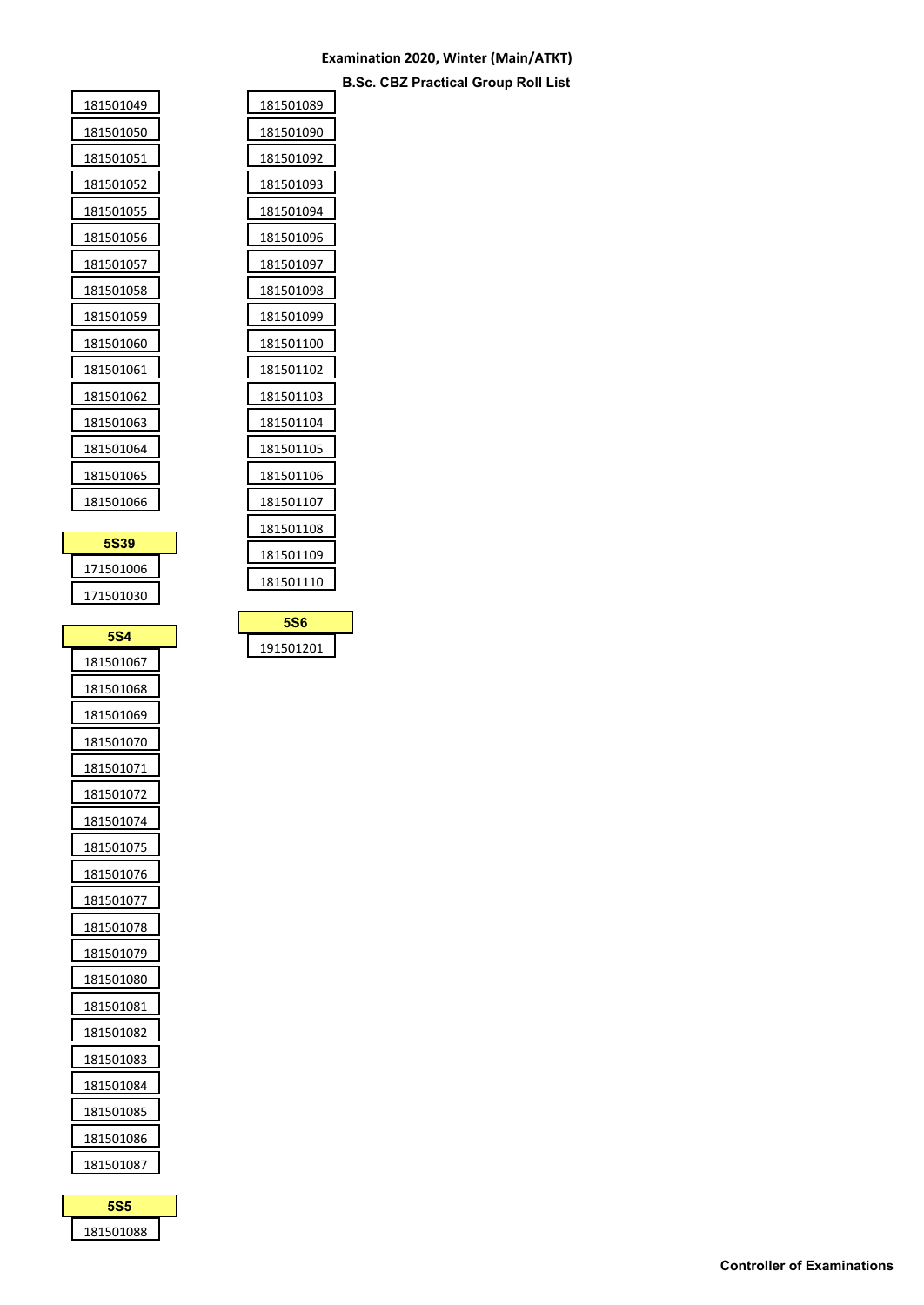**Semester - V**

**B.Sc. CZBT Practical Group Roll List**



| 181503037   |
|-------------|
| 181503038   |
| 181503039   |
| 181503042   |
| 181503043   |
| 181503044   |
| 181503045   |
|             |
| <b>5S11</b> |
| 181503046   |
| 181503047   |
|             |
| 181503048   |
| 181503049   |
| 181503050   |
|             |
| <b>5S41</b> |
| 171503022   |
| 171503024   |
| 171503025   |
| 171503040   |
|             |

| 171503046  |
|------------|
|            |
| <b>5S9</b> |
| 181503001  |
| 181503002  |
| 181503003  |
| 181503004  |
| 181503005  |
| 181503006  |
| 181503007  |
| 181503008  |
| 181503009  |
| 181503010  |
| 181503011  |
| 181503012  |
| 181503014  |
| 181503015  |
| 181503017  |
| 181503018  |
| 181503019  |
| 181503020  |
| 181503021  |
| 181503022  |
|            |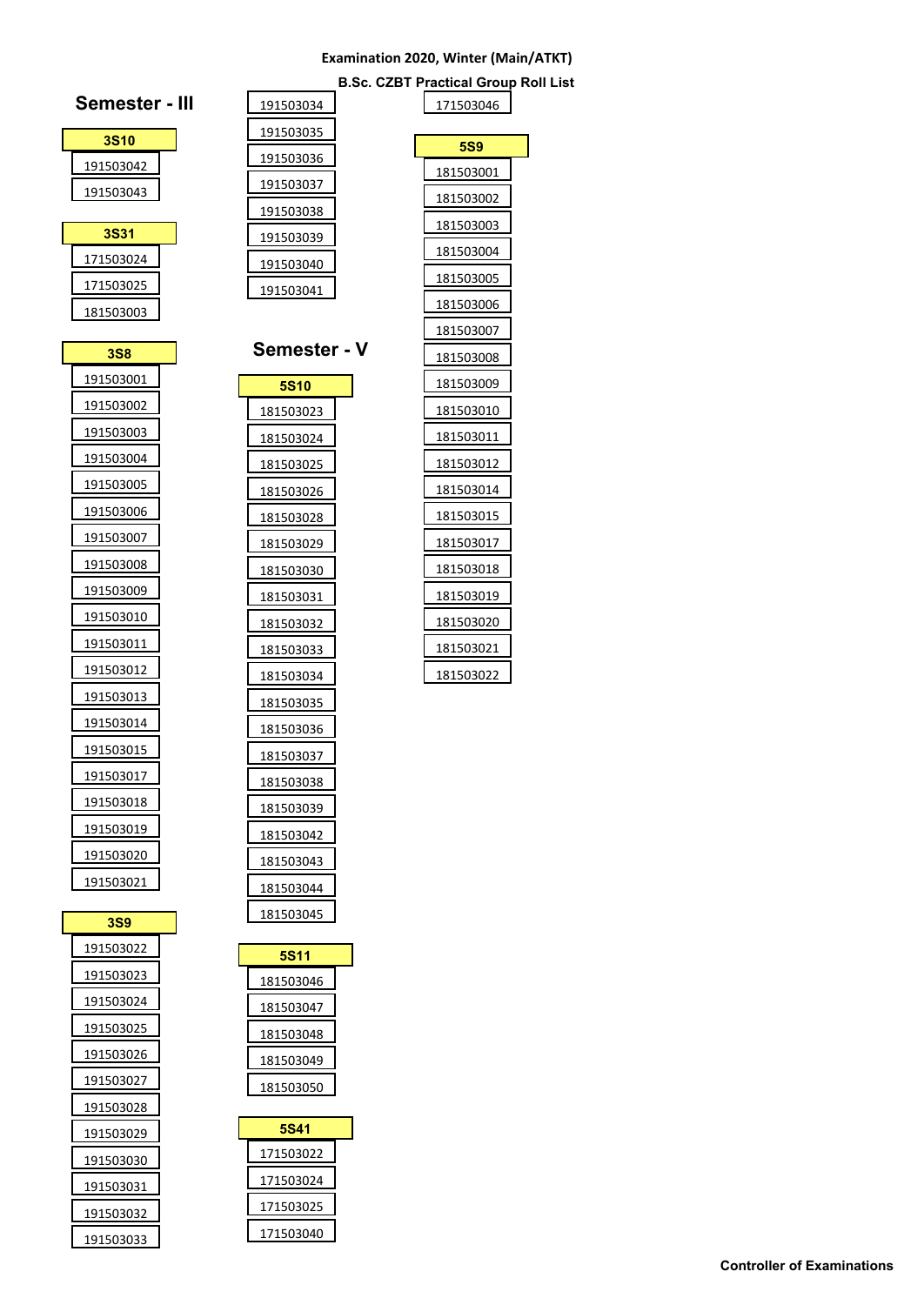**B.Sc. CZPHLT Practical Group Roll List**



| 181512030   |  |
|-------------|--|
|             |  |
| <b>5S42</b> |  |
|             |  |

| 3S37      |  |
|-----------|--|
| 181512003 |  |
| 181512014 |  |
| 181512018 |  |
| 181512020 |  |
| 181512027 |  |

# **Semester - V**

| 5S34              |
|-------------------|
| 181512002         |
| 181512003         |
| 181512004         |
| 181512006         |
| 181512007         |
| 181512010         |
| 181512011         |
| 181512012         |
| 181512013         |
| 181512014         |
| 181512015         |
| 181512016         |
| 181512018         |
| 181512019         |
| 181512020         |
| 181512021         |
| <u> 181512022</u> |
| 181512024         |
| 181512026         |
| 181512027         |

**5S35**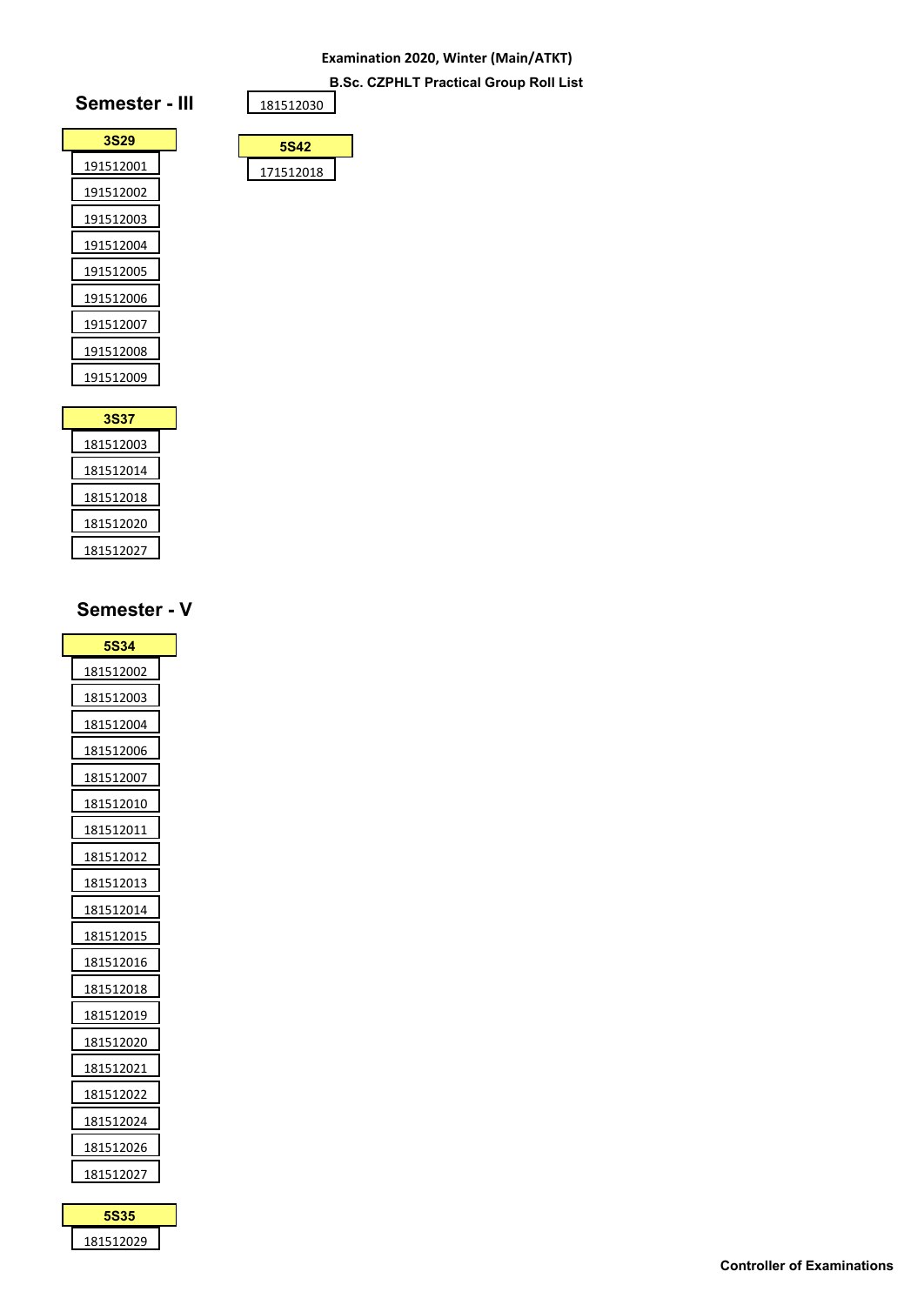|  | <b>B.Sc. PCM Practical Group Roll List</b> |  |  |
|--|--------------------------------------------|--|--|

| 191504124 |
|-----------|
| 191504125 |
| 191504126 |

| 3S19      |  |
|-----------|--|
| 191504127 |  |
| 191504128 |  |
| 191504129 |  |
| 191504130 |  |
| 191504131 |  |
| 191504132 |  |
| 191504134 |  |
| 191504135 |  |
| 191504136 |  |
| 191504138 |  |
| 191504139 |  |
| 191504140 |  |
| 191504141 |  |
| 191504142 |  |
| 191504143 |  |

| 3S20      |  |
|-----------|--|
| 191504144 |  |
| 191504146 |  |
| 191504147 |  |
| 191504148 |  |
| 191504149 |  |
| 191504150 |  |
| 191504151 |  |
| 191504152 |  |
| 191504153 |  |
| 191504155 |  |
| 191504156 |  |
| 191504157 |  |
| 191504158 |  |
| 191504159 |  |
| 191504160 |  |

| 3S21      |  |
|-----------|--|
| 191504161 |  |
| 191504162 |  |
| 191504163 |  |
| 191504164 |  |
| 191504165 |  |

| 191504083         |  |
|-------------------|--|
| 191504084         |  |
| 191504085         |  |
| 191504086         |  |
| <u> 191504087</u> |  |
| 191504088         |  |
| 191504089         |  |
| <u> 191504090</u> |  |
| 191504091         |  |
| 191504092         |  |
| 191504094         |  |
| 191504095         |  |
| 191504096         |  |
|                   |  |
| 3517              |  |
| 191504097         |  |
| 191504098         |  |
| 191504099         |  |
| 191504100         |  |
| 191504101         |  |
| 191504102         |  |
| 191504103         |  |
| 191504104         |  |
| 191504105         |  |
| <u> 191504106</u> |  |
| 191504107         |  |
| 191504108         |  |
| 191504109         |  |
| 191504110         |  |
| 191504111         |  |
| 3S18              |  |
| 191504112         |  |
| 191504113         |  |
| 191504114         |  |
| 191504115         |  |
| 191504116         |  |
| 191504117         |  |
| 191504118         |  |
| 191504119         |  |
| 191504120         |  |
| 191504121         |  |
| 191504122         |  |
|                   |  |

 $|191504123|$ 

| 3511              |  |
|-------------------|--|
| 191504001         |  |
| <u>191504002</u>  |  |
| 191504003         |  |
| 191504004         |  |
| 191504005         |  |
| 191504006         |  |
| <u> 191504007</u> |  |
| <u> 191504008</u> |  |
| <u> 191504009</u> |  |
| <u>191504010</u>  |  |
| 191504011         |  |
| 191504012         |  |
| 191504013         |  |
| 191504014         |  |
|                   |  |
| 191504016         |  |
|                   |  |
| 3512              |  |
| 191504017         |  |
| 191504018         |  |
| <u>191504019</u>  |  |
| 191504020         |  |
| 191504021         |  |
| 191504022         |  |
| 191504023         |  |
| <u>191504024</u>  |  |
| 191504025         |  |
| <u> 191504027</u> |  |
| <u> 191504028</u> |  |
| 191504029         |  |

**Semester - III**

 

| 3513      |  |
|-----------|--|
| 191504033 |  |
| 191504034 |  |
| 191504036 |  |
| 191504037 |  |
| 191504038 |  |
| 191504039 |  |
| 191504040 |  |
| 191504041 |  |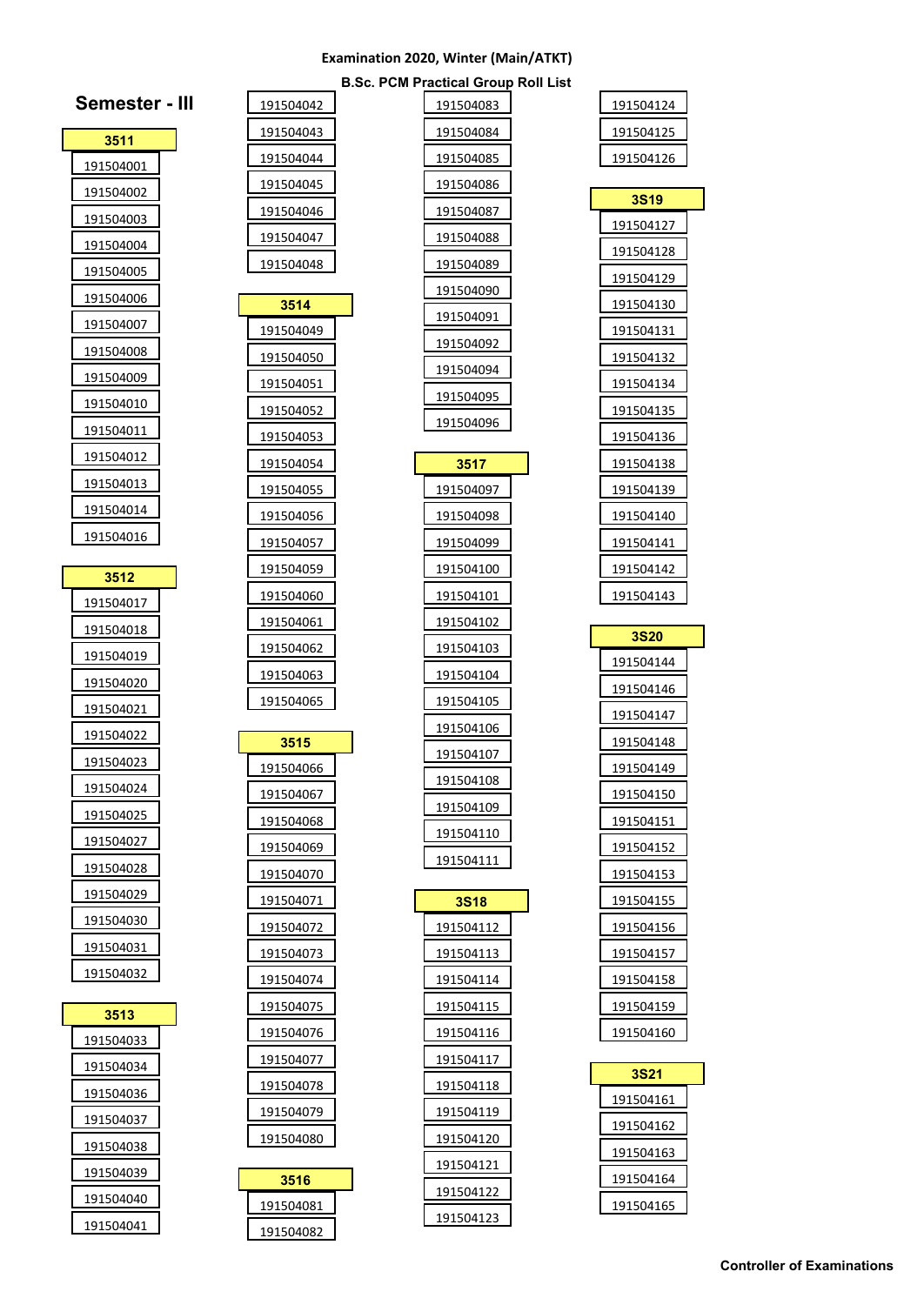|  | <b>B.Sc. PCM Practical Group Roll List</b> |  |  |
|--|--------------------------------------------|--|--|

| σισαι στο <b>α</b> ρ τ |             |
|------------------------|-------------|
| 181504064              | 181504105   |
| 181504065              | 181504106   |
|                        | 18150410/   |
| <b>5S16</b>            | 181504108   |
| 181504066              | 181504109   |
| 181504068              | 181504110   |
| 181504069              | 181504111   |
| 181504070              | 181504112   |
| 181504071              |             |
| 181504072              | 5S19        |
| 181504073              | 181504113   |
| 181504074              | 181504114   |
| 181504075              | 181504115   |
| 181504076              | 181504116   |
| 181504077              | 181504117   |
| 181504078              | 181504118   |
| 181504079              | 181504119   |
| 181504080              | 181504120   |
| 181504081              | 181504121   |
| <b>5S17</b>            | 181504122   |
| 181504082              | 181504123   |
| 181504083              | 181504125   |
| 181504084              | 181504126   |
| 181504085              | 181504127   |
| 181504086              | 181504128   |
| 181504087              | <b>5S20</b> |
| 181504088              | 181504129   |
| 181504089              | 181504130   |
| 181504090              | 181504131   |
| 181504091              | 181504132   |
| 181504092              | 181504133   |
| 181504093              | 181504134   |
| 181504094              | 181504135   |
| 181504096              | 181504136   |
| 181504097              | 181504137   |
|                        | 181504138   |
| <b>5S18</b>            | 181504139   |
| 181504098              | 181504140   |
| 181504099              | 181504141   |
| 181504100              | 181504142   |
| 181504101              | 181504143   |
| 181504102              |             |
| 181504103              | 5S21        |
| 181504104              | 181504144   |

|    | 181504023 |
|----|-----------|
|    | 181504024 |
|    | 181504025 |
|    | 181504027 |
|    | 181504028 |
|    | 181504029 |
|    | 181504030 |
|    | 181504031 |
|    | 181504032 |
|    | 181504033 |
|    | 181504034 |
|    | 181504035 |
|    |           |
|    | 5S14      |
|    | 181504036 |
|    | 181504037 |
|    | 181504038 |
|    | 181504039 |
|    | 181504040 |
|    | 181504041 |
|    | 181504042 |
|    | 181504043 |
| er | 181504044 |
|    | 181504045 |
|    | 181504046 |
|    | 181504047 |
|    | 181504048 |
|    | 181504049 |
|    | 181504050 |
|    | 5S15      |
|    | 181504051 |
|    |           |
|    | 181504052 |
|    | 181504053 |
|    | 181504054 |
|    | 181504055 |
|    | 181504056 |
|    | 181504057 |

| 3S32      |  |
|-----------|--|
| 171504018 |  |
| 171504113 |  |
| 171504222 |  |
| 181504018 |  |
| 181504032 |  |
| 181504035 |  |
| 181504104 |  |
| 181504193 |  |
|           |  |
| 3S33      |  |

| <b>3S33</b> |
|-------------|
| 181504010   |
| 181504018   |
| 181504032   |
| 181504062   |
| 181504130   |
| 181504187   |
| 181504204   |
| 181504206   |
| 181504208   |
| 181504229   |

# **Semeste**

| <b>5S12</b>      |
|------------------|
| 181504003        |
| 181504004        |
| 181504005        |
| 181504007        |
| <u>181504008</u> |
| 181504009        |
| 181504010        |
| 181504011        |
| 181504012        |
| 181504013        |
| 181504014        |
| 181504015        |
| 181504016        |
| 181504018        |
| 181504019        |
|                  |

| <b>5S13</b> |  |
|-------------|--|
| 181504020   |  |
| 181504021   |  |
| 181504022   |  |

| Controller of Examinations |  |  |
|----------------------------|--|--|
|                            |  |  |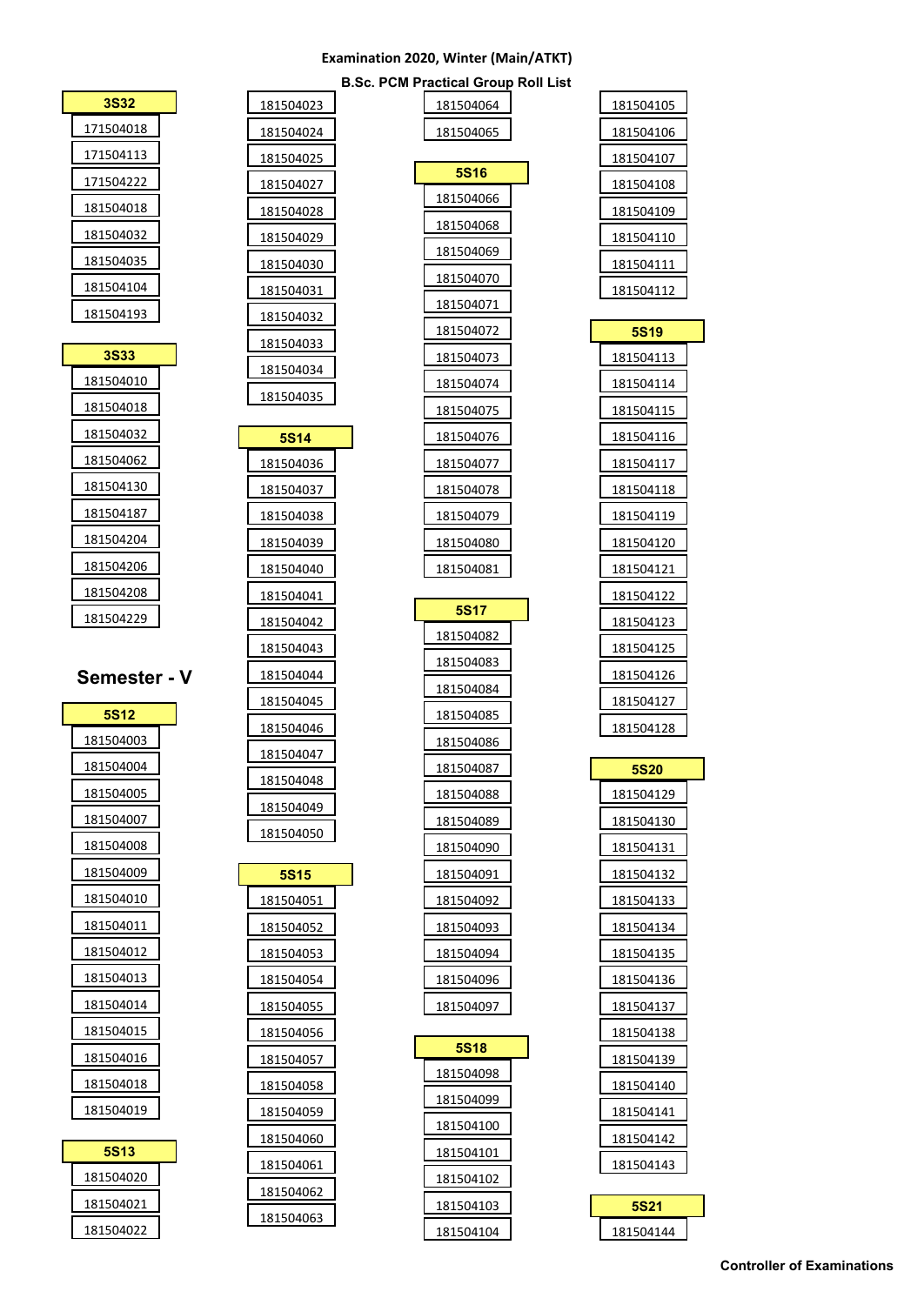**B.Sc. PCM Practical Group Roll List**

| 181504145 |
|-----------|
| 181504146 |
| 181504147 |
| 181504148 |
| 181504149 |
| 181504150 |
| 181504151 |
| 181504152 |
| 181504153 |
| 181504154 |
| 181504155 |
| 181504156 |
| 181504157 |
| 181504158 |

| <b>5S22</b> |  |
|-------------|--|
| 181504159   |  |
| 181504160   |  |
| 181504161   |  |
| 181504163   |  |
| 181504164   |  |
| 181504165   |  |
| 181504166   |  |
| 181504167   |  |
| 181504168   |  |
| 181504169   |  |
| 181504170   |  |
| 181504171   |  |
| 181504172   |  |
| 181504173   |  |
| 181504174   |  |

| 5S23      |  |
|-----------|--|
| 181504175 |  |
| 181504176 |  |
| 181504178 |  |
| 181504179 |  |
| 181504180 |  |
| 181504182 |  |
| 181504184 |  |
| 181504185 |  |
| 181504186 |  |
| 181504187 |  |
| 181504188 |  |

| 181504189 |
|-----------|
| 181504190 |
| 181504191 |
| 181504192 |
|           |

| <b>5S24</b>       |
|-------------------|
| <u>181504193</u>  |
| 181504194         |
| <u>181504195</u>  |
| 181504196         |
| 181504197         |
| <u> 181504198</u> |
| <u>181504199</u>  |
| 181504200         |
| <u> 181504202</u> |
| 181504203         |
| <u>181504204</u>  |
| <u>181504205</u>  |
| 181504206         |
| <u>181504207</u>  |
| 181504208         |
|                   |
| <b>5S25</b>       |
| 181504209         |

| ขอฆอ              |  |
|-------------------|--|
| 181504209         |  |
| <u>181504</u> 210 |  |
| 181504211         |  |
| 181504212         |  |
| 181504214         |  |
| 181504215         |  |
| 181504216         |  |
| 181504217         |  |
| 181504218         |  |
| 181504219         |  |
| 181504220         |  |
| 181504221         |  |
| 181504222         |  |
| 181504223         |  |
| 181504224         |  |

| 5S26      |  |
|-----------|--|
| 181504225 |  |
| 181504226 |  |
| 181504227 |  |
| 181504228 |  |
| 181504229 |  |

| <b>5S36</b> |
|-------------|
| 161504126   |
| 171504018   |
| 171504113   |
| 171504145   |
| 171504177   |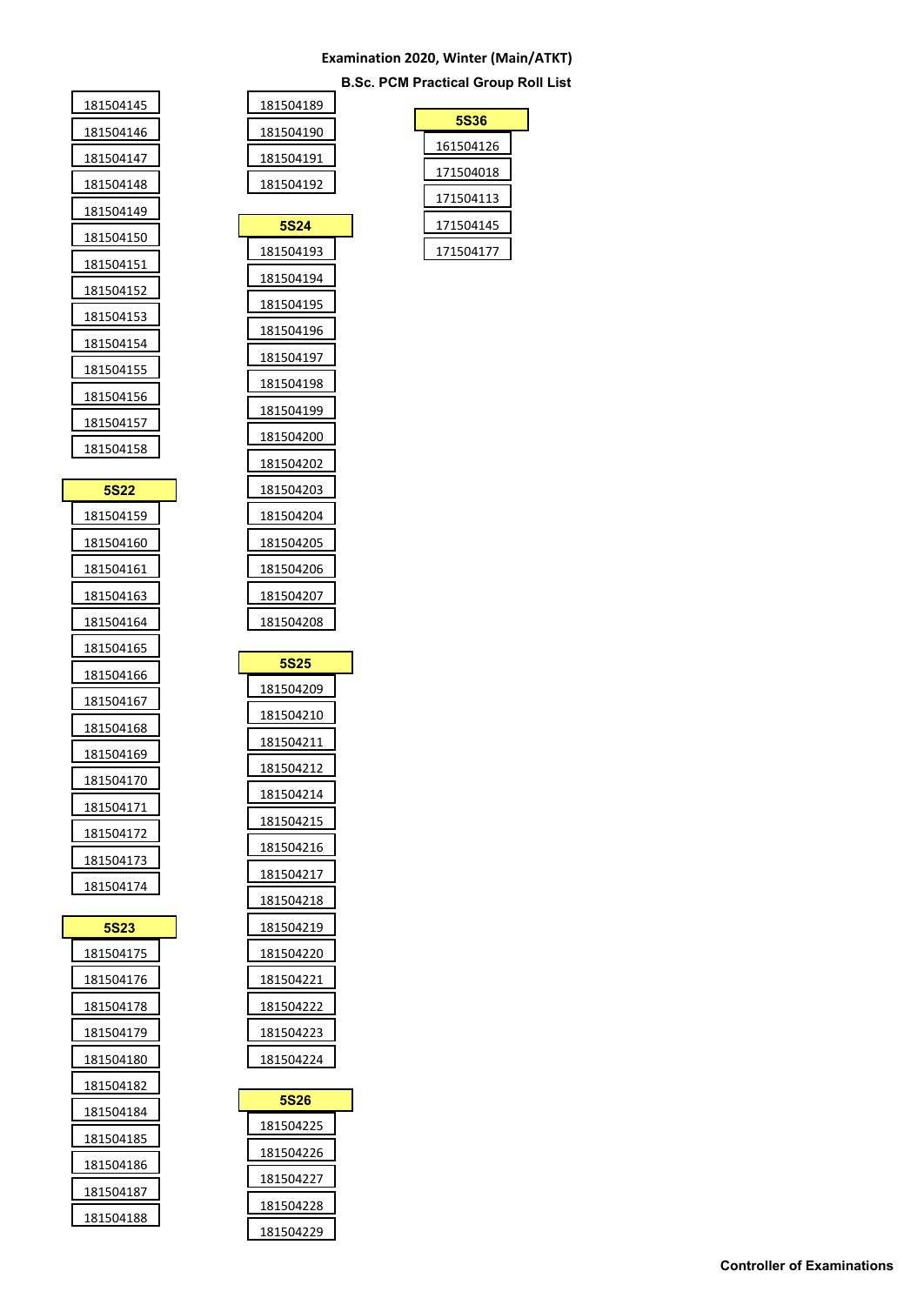**B.Sc. PMCS Practical Group Roll List**

| 181506061 |  |
|-----------|--|
| 181506062 |  |

|  | 151506012 |  |
|--|-----------|--|
|  | 171506021 |  |
|  | 171506045 |  |
|  | 171506053 |  |
|  | 171506064 |  |

| Sc.<br><b>PMCS Practical Group</b> |                        |  |  |  |
|------------------------------------|------------------------|--|--|--|
|                                    | 181506015              |  |  |  |
|                                    | 181506016              |  |  |  |
|                                    | 5S31                   |  |  |  |
|                                    | 181506017              |  |  |  |
|                                    | 181506018              |  |  |  |
|                                    | 181506019              |  |  |  |
|                                    | 181506020              |  |  |  |
|                                    | 181506021              |  |  |  |
|                                    | 181506022              |  |  |  |
|                                    | <u> 181506023</u>      |  |  |  |
|                                    | 181506024              |  |  |  |
|                                    | 181506025              |  |  |  |
|                                    | 181506026              |  |  |  |
|                                    | 181506027              |  |  |  |
|                                    | 181506028              |  |  |  |
|                                    | 181506029              |  |  |  |
|                                    | 181506030              |  |  |  |
|                                    | 181506032              |  |  |  |
|                                    |                        |  |  |  |
|                                    | 5S32<br>181506033      |  |  |  |
|                                    |                        |  |  |  |
|                                    | 181506034<br>181506035 |  |  |  |
|                                    |                        |  |  |  |
|                                    | 181506036<br>181506037 |  |  |  |
|                                    | 181506038              |  |  |  |
|                                    | 181506039              |  |  |  |
|                                    | 181506042              |  |  |  |
|                                    | 181506043              |  |  |  |
|                                    | <u>181506045</u>       |  |  |  |
|                                    |                        |  |  |  |
|                                    |                        |  |  |  |
|                                    | 181506046              |  |  |  |
|                                    | 181506049              |  |  |  |
|                                    | 181506050              |  |  |  |
|                                    | 181506051<br>181506053 |  |  |  |
|                                    |                        |  |  |  |
|                                    | <b>5S33</b>            |  |  |  |
|                                    | 181506054              |  |  |  |
|                                    | 181506055              |  |  |  |

| <b>3S24</b> |  |
|-------------|--|
| 191506001   |  |
| 191506003   |  |
| 191506004   |  |
| 191506005   |  |
| 191506006   |  |
| 191506007   |  |
| 191506008   |  |
| 191506009   |  |
| 191506010   |  |
| 191506011   |  |
| 191506012   |  |
| 191506013   |  |
| 191506014   |  |
| 191506015   |  |
| 191506016   |  |
|             |  |

**Semester - III**

**Semester -**

| 3S25              |
|-------------------|
| 191506017         |
| 191506018         |
| <u> 191506019</u> |
| <u> 191506020</u> |
| 191506021         |
| <u>191506022</u>  |
| 191506023         |
| 191506024         |
| 191506025         |
| <u> 191506026</u> |
| 191506027         |
| <u> 191506028</u> |
| 191506029         |
| 191506030         |
| 191506031         |

| 3S26      |  |
|-----------|--|
| 191506032 |  |
| 191506033 |  |
| 191506034 |  |
| 191506035 |  |
| 191506036 |  |
| 191506037 |  |
| 191506038 |  |
| 191506039 |  |
|           |  |

| <b>Controller of Examinations</b> |  |  |
|-----------------------------------|--|--|
|                                   |  |  |